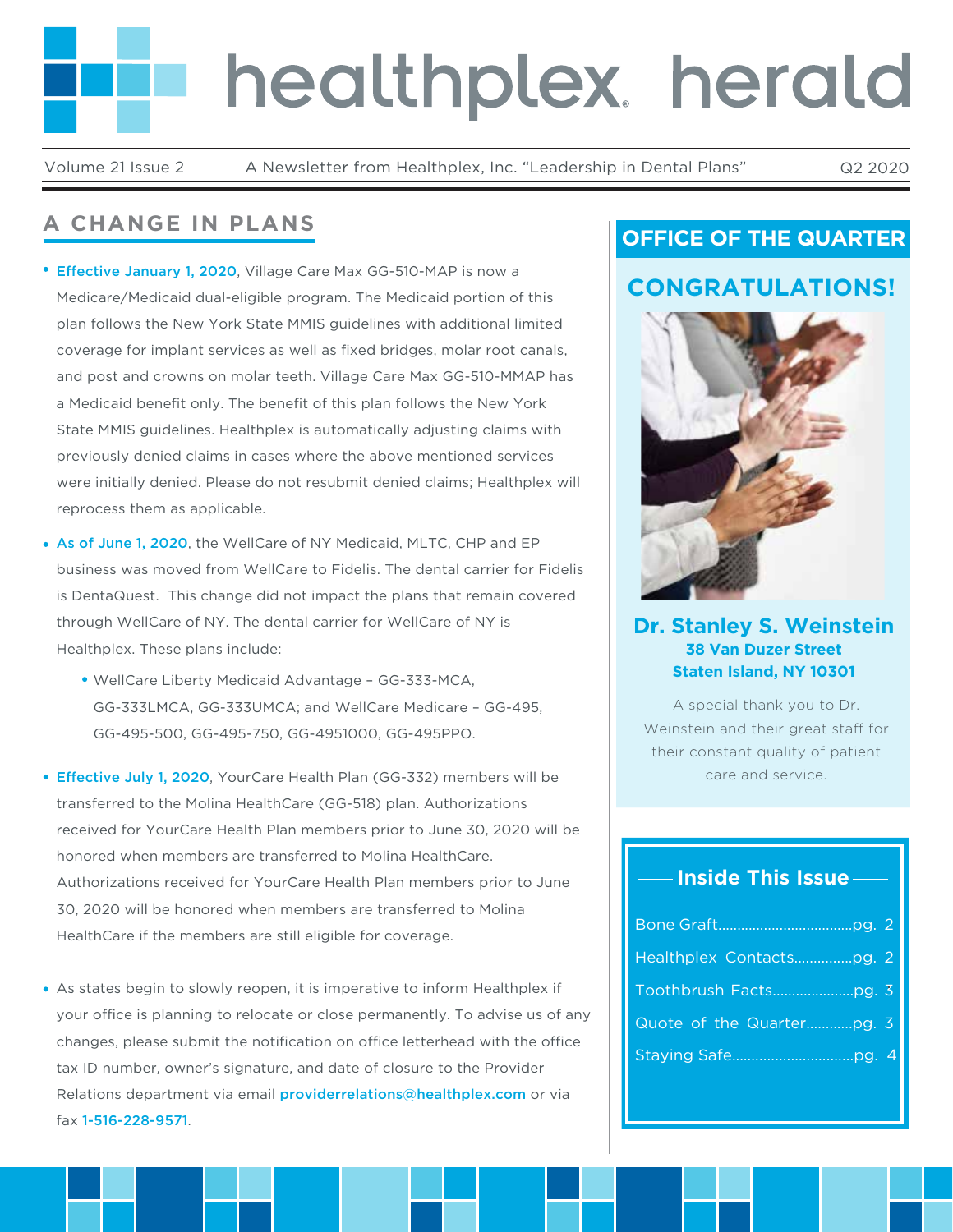#### **HEALTHPLEX HERALD**

# **BONE GRAFT AT THE TIME OF IMPLANT**

Healthplex has begun to cover CDT Code D6104 – Bone Graft at Time of Implant, to select PPO plans that allow implant coverage. The following update applies to all PPO plans in which there is an allowance for implant coverage:

- Presently, the CDT Code D7953 Bone Replacement Graft to Ridge Preservation is a covered service under most Healthplex PPO plans that have an implant allowance.
- From a clinical perspective, Healthplex has determined that CDT Code D6104 – Bone Graft at Time of Implant should be treated similarly to CDT Code D7953, as they are rendered to achieve the same basic result.
- CDT Code D6104 will now appear on PPO fee schedules for plans that have an allowance for implants and that currently have an allowance for D7953. Reimbursement for both codes will be equivalent for the amount of \$300. Members will be allowed one bone graft procedure, D7953 or D6104, but not both.



# **HEALTHPLEX CONTACTS**

#### **healthplex.com**

## **Phone Numbers**

#### **Provider Hotline.......888-468-2183**

*(Options)*

- 1: Eligibility
- 2: Urgent Referrals
- 3: Website Support
- 4: Claims Automated System
- Contracting *(Commercial Programs)* 5:
- Contracting *(Government Programs)* 6:
- 7: Panel Participation

# **UM Clinical Review....888-468-5182 Internet Support.........888-468-5171**

# **Fax Numbers** *(516 area code)*

| Claims542-2614                    |  |
|-----------------------------------|--|
| Customer Service227-1143          |  |
| <b>Provider Relations228-9571</b> |  |
| Referral Authorization228-5025    |  |

## **E-Mail**

 Info@healthplex.com ProviderRelations@healthplex.com Claims@healthplex.com Referrals@healthplex.com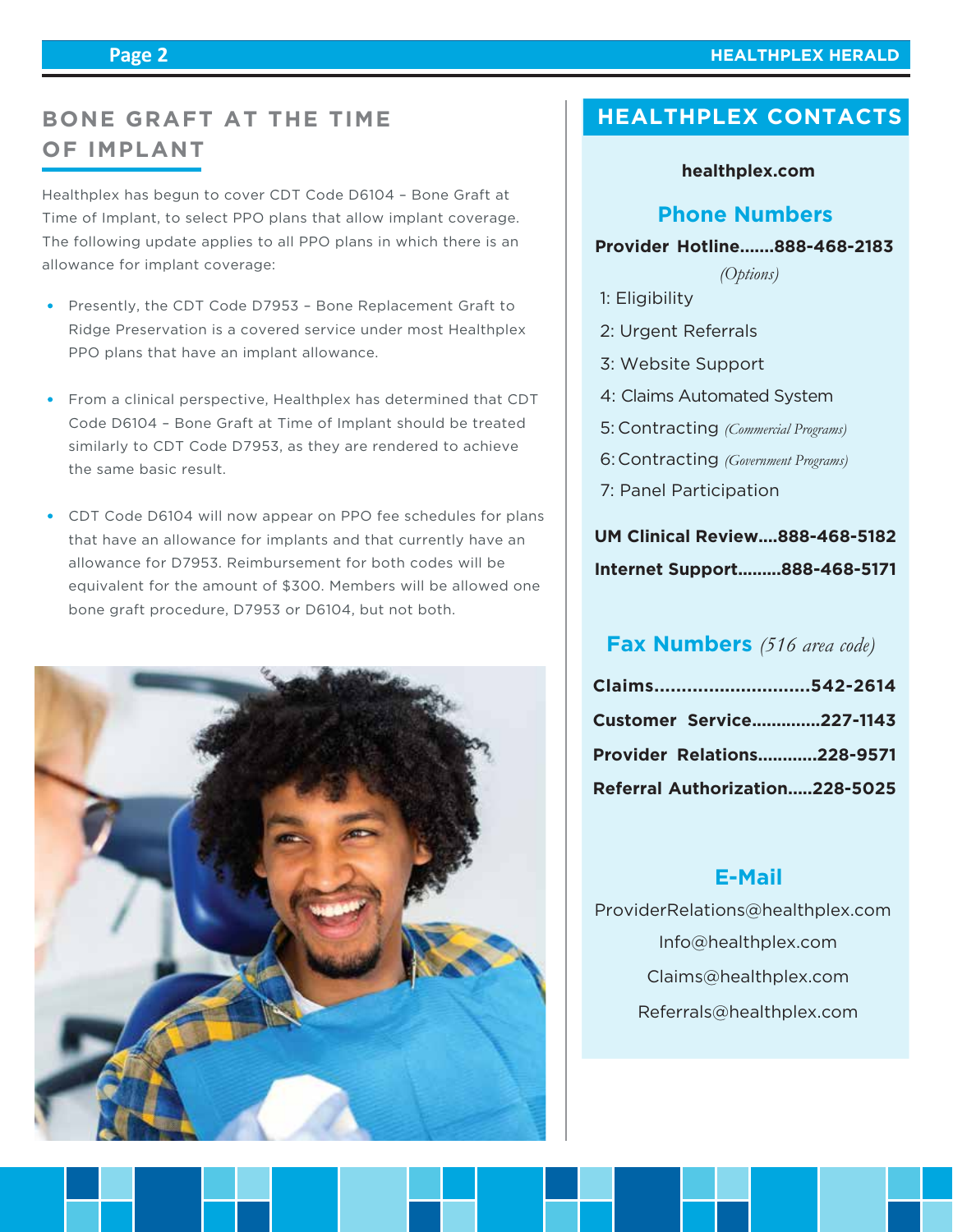## **WHAT DO YOU KNOW ABOUT THE TOOTHBRUSH?**

Early forms of the toothbrush are cited as early as 3000 BC. Egyptians and Babylonians used chewing sticks which were thin twigs from aromatic trees with frayed edges used to rub against the teeth. They would chew on one edge of the stick until it became soft like a brush, and kept the other edge jagged to pick out any food that would get wedged between their teeth. The first bristle toothbrush was invented in China in the 15th century. Coarse boar hairs were attached to handles made of bamboo or animal bone.

William Addis of England invented the first mass-produced toothbrush. While in prison for initiating a riot, he drilled small holes in a cattle bone, tied swine fibers from wild pigs in bunches, passed them through the holes and then glued them onto the cattle bone. Once released from prison, he mass-manufactured the toothbrush and created Wisdom Toothbrushes. In 1938, The DuPont Company switched to synthetic (usually nylon) fibers, which performed much better and did not preserve the bacteria that animal bristles did. Today, the modern toothbrush consists of a handle made of thermoplastic materials and nylon bristles.



# *QUOTE OF THE QUARTER*

*"Build for your team a feeling of oneness, of dependence on one another and of strength to be derived by unity."*

*- Vince Lombardi*